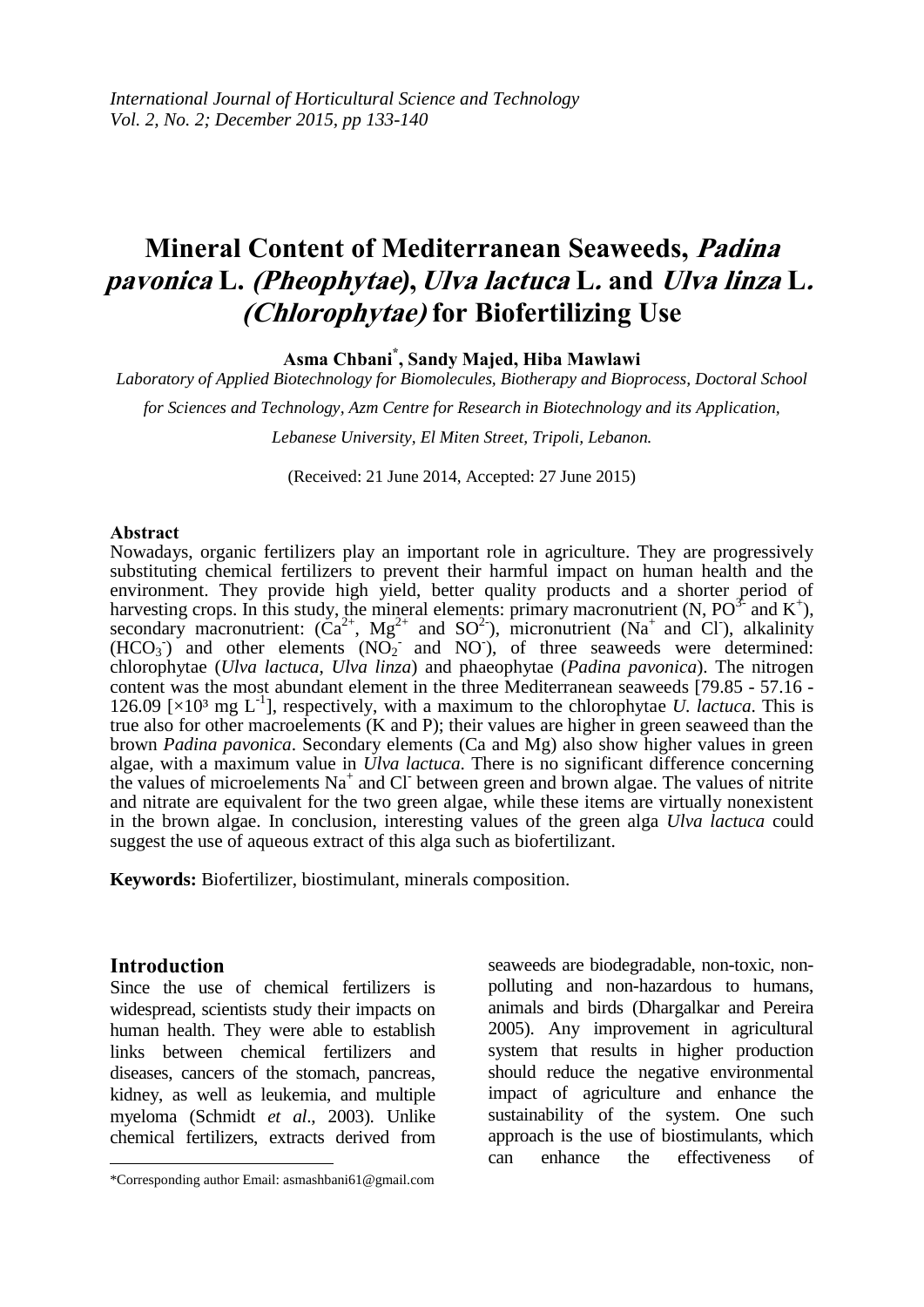conventional mineral fertilizers (Abdalla and El-Khoshiban, 2012). Several regions of the world have to be explored and exploited for the richness of marine plants and macroalgae that they contain (El Abed *et al*., 2002). Marine bioactive substances extracted from marine algae are used in agricultural and horticultural crops, and many beneficial effects, in terms of the enhancement of yield and quality, have been reported (Erulan *et al*., 2009). The application of seaweed liquid extract as foliar spray has recently gained importance in agriculture. This extract contains growth hormones (IAA and IBA), cytokinins, trace elements (Fe, Cu, Zn, Co, Mo, Mn, and Ni), vitamins and amino acids. When seaweed extracts are applied to seeds or added to the soil, they promote plant growth (Kumar and Sahoo, 2011). Liquid extracts obtained from seaweeds have recently gained importance as foliar sprays for many crops including various grasses, cereals, flowers and vegetable species for a comprehensive list (Ismail and Kardoush, 2011). Seaweed extracts contain major and minor nutrients, amino acids, vitamins, cytokinins, auxin and abscisic acid like growth promoting substances and have been reported to stimulate the growth and yield of plants (Khan *et al*., 2009), develop tolerance to environment stress (Zhang *et al*., 2003) and increase nutrient uptake from soil (Turan and Köse, 2004; Rathore *et al*., 2009). The beneficial effect of seaweed extract application is the result of many components that may work synergistically at different concentrations, although the mode of action still remains unknown (Fornes *et al*., 2002). In recent years, the use of seaweed extracts have gained in popularity due to their potential use in organic and sustainable agriculture (Khan *et al*., 2009; Kumar and Sahoo, 2011), especially in rained crops, as a means to avoid excessive fertilizer applications and to improve mineral absorption.

Numerous studies have demonstrated a broad spectrum of beneficial effects of extract of algae applications on plants, such as seed germination, improved crop yields and performance, a high resistance to biotic and better preservation post-harvesting of perishable goods (Norrie and Keathley, 2006). Currently, experiments conducted on biostimulant have mixed results with respect to growth, development and quality of plants.

The Goëmar Laboratories have forwarded the benefits observed following the application of their cream algae on the growth of corn and spinach in experiments in the laboratory of INRA Versailles. They emit other products that increase the production of fresh weight, manifesting in stems and roots, and stomata resistance increases, decreasing the percentage of perspiration (Ginestet, 1994).

15 million metric tons of seaweed products are produced each year, a considerable part is used for nutritional supplements and bio-stimulants or as organic fertilizers to increase plant growth and yield (FAO, 2006).

Macronutrients and micronutrients play a vital role in all plants. Although they are present in infinitesimal doses, they're essential for normal metabolism. The chemical composition of mineral elements of *Enteromorpha linza* or *Ulva linza* determined by (Jiang *et al.*, 2013): Na<sup>+</sup>, k<sup>+</sup>,  $Ca^{2+}$ , Mg<sup>2+</sup>, Cl<sup>-</sup> and NO<sub>3</sub><sup>-</sup> demonstrated that these green seaweeds could be considered for future applications in medicine, dietary supplements, cosmetics or food industries.

In Lebanon, seaweeds are poorly exploited. To replace chemical fertilizers and their harmful impact on health and the environment, this study aims to use aqueous extracts of marine algae as biofertilizer. Three seaweed aqueous extracts of the Mediterranean species from Lebanon, *Padina pavonica* (Phaeophytae), *Ulva lactuca* and *Ulva linza* (Chlorophytae) were studied for their mineral composition. These algae are present in abundance on the coastal area of the Mediterranean, El Mina (34 ° 26'N 35 ° 50'E), in Tripoli - Lebanon.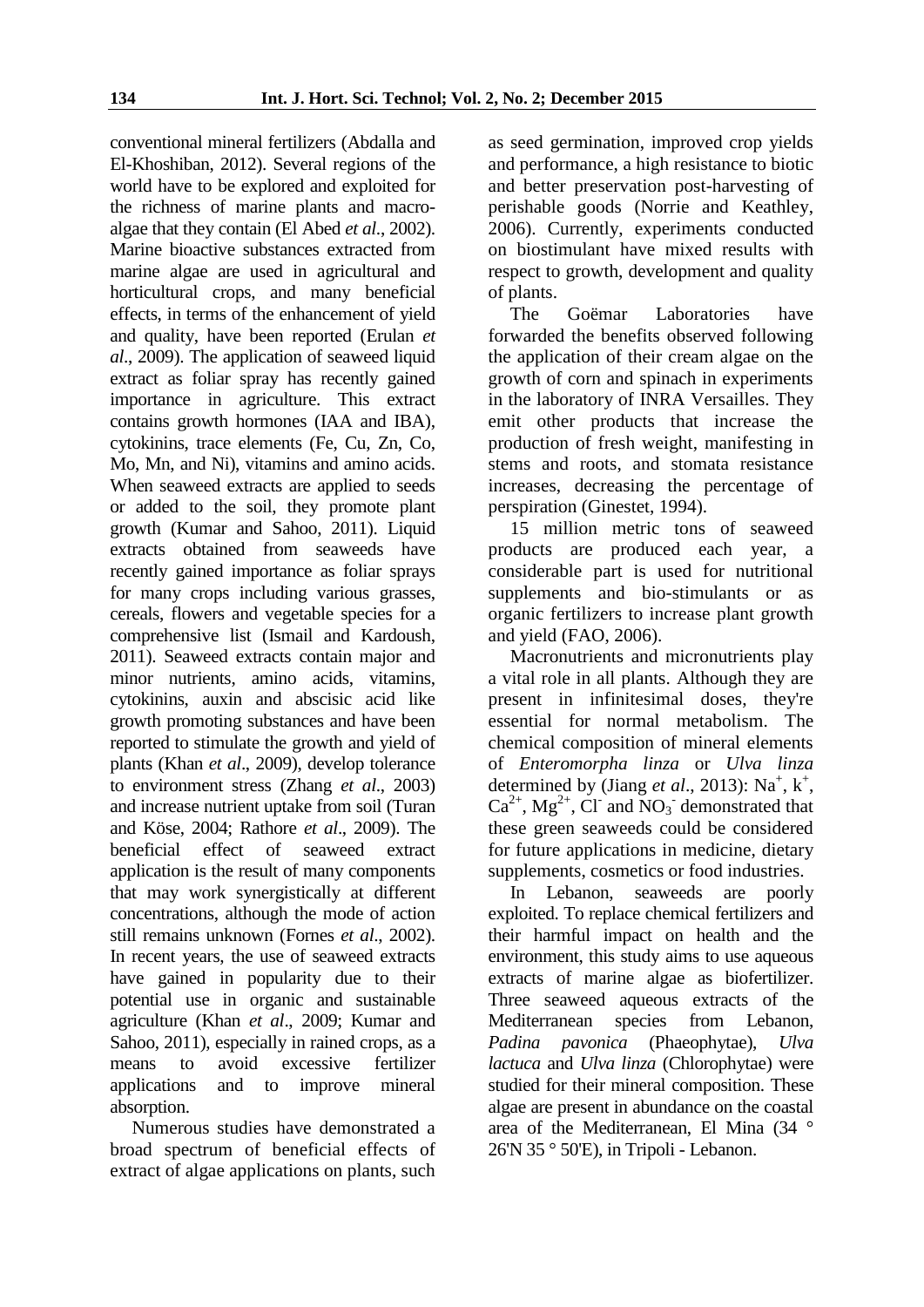# **Materials and Methods**

#### **Seaweed materials and treatments**

The seaweeds were collected in March 2014, raw and fresh from the coastal area of the Mediterranean, El Mina (34 ° 26'N 35 ° 50'E), in Tripoli – Lebanon. Fresh plants were thoroughly removed of their epiphytes, rinsed on the spot with seawater, and then placed in plastic bags. On their arrival at the laboratory, the seaweeds were thoroughly washed using tap water and ultrapure water to remove sea salts on the surface of samples.

#### **Preparation of seaweed liquid extracts (SLE) for Physico-chemical analyses**

To study and compare the composition of minerals and nutrients contained in three algae *Padina pavonica* (Pheophytae), *Ulva lactuca* and *Ulva linza* (Chlorophytae) liquid extract, a dosage of the primary nutrients (N, P, K ), secondary nutrients (Ca, Mg, S), trace elements (Cl, Na), alkalinity (HCO3<sup>-</sup>), nitrite and nitrate, were analyzed with the method described by Normalization French Association (AFNOR). The pH of the SLE was directly measured using a pH meter ORION type. (*P. pavonica*: 7.05, *U. linza*: 5.85, *U. lactuca*: 5.51

# **Preparation of aqueous liquid extracts (ELA)**

200 g of each fresh alga were ground and then boiled with 200 ml of ultrapure water and then stirred for one hour on a hot plate. Then the extracts were filtered twice through a muslin cloth and then allowed to cool to room temperature (Kumar and Sahoo, 2011). 1 liter of liquid extracts concentration (1%) was prepared by diluting the extract with ultrapure water for analysis. Each assay was performed three times.

# **Volumetric assays**

The calcium, magnesium, chlorine and alkalinity were performed according to French standard NF of the French Association for Standardization (AFNOR). The determination of total concentration of calcium and magnesium (hardness or total) in the aqueous extract was performed by the titrimetric method to EDTA. The chlorine concentration is determined by measuring with a solution of silver nitrate AgNO<sub>3</sub> (4.791 g L<sup>-1</sup>). The alkalinity of the ELA was determined by measuring the "Full Title alkalimetric" or TAC.

# **Spectrophotometric assays**

The nitrate, nitrite, phosphate, sulfate, sodium and potassium were performed according to French standard NF of the French Association for Standardization (AFNOR). The concentration of the reagent of ascorbic acid and of a reagent (reagent molybdic) giving a colored derivative with phosphate (blue phosphomolybdic complex) were determined. Principle of determination of sulphate: precipitating sulphate ions in the presence of barium chloride in hydrochloric acid medium in the form of barium sulphate. The dosage potassium and sodium ions  $Na<sup>+</sup>$ and  $K^+$  was performed by measurement of the test solution using a flame spectrophotometer Type PFP JENWAY 7 to a wavelength of 589 nm and 766nm, respectively. The principle of nitrite assay is to use a calibration curve to be able to deduce the concentration from the absorbance at a wavelength of 543 nm. For the determination of nitrate, the method of sodium salicylate was used and it was measured at the wave length of 415 nm.

# **Determination of total nitrogen**

Kjeldahl nitrogen (NK) was analyzed using a method based on Kjeldahl mineralization (AFNOR T 90–110) (Martin 1987) that includes Org-N and NH<sub>4</sub>N, in which 25 mL of sample was decomposed and oxidized by an excess of concentrated sulfuric acid (10 mL) in the presence of a catalyst mixture digestion  $(CuSO<sub>4</sub> +$  $K<sub>2</sub>SO<sub>4</sub>$ ) (5g) and heated to a temperature of 350°C for three hours. At the end of this mineralization step, nitrogen was obtained in the same mineral form  $(NH_4^+)$ . This Kjeldahl digestion solution was then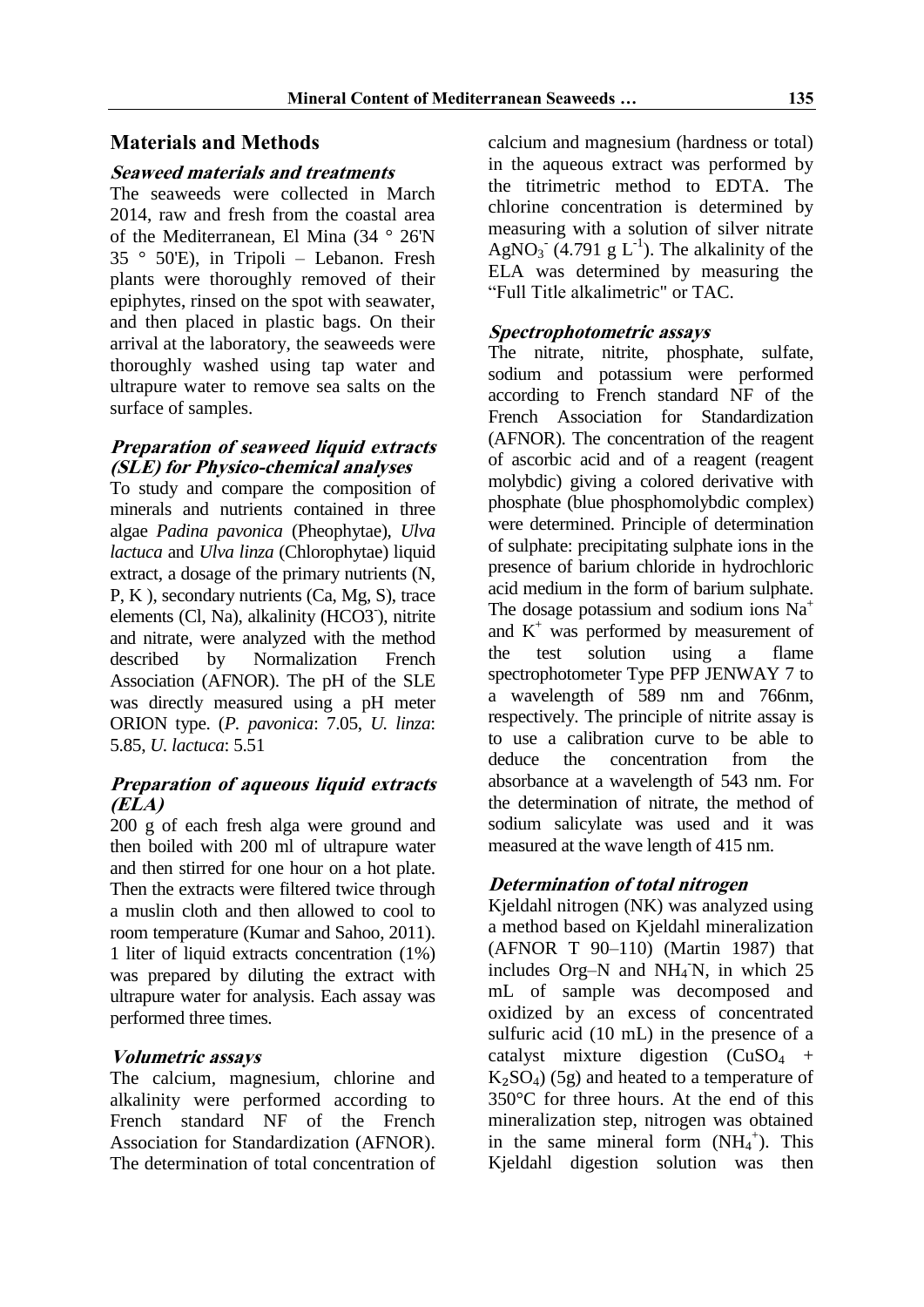passed through a programmable type distiller Vapodest Gerhardt 30s allowing the distillation of the mineral deposit by steam stripping.

#### **Results and Discussion**

In this study, different mineral elements: nitrogen (N), phosphate  $(PO<sub>3</sub>)$ , potassium  $(K^+)$ , calcium  $(Ca^{2+})$ , magnesium  $(Mg^{2+})$ ,

sulfate  $(SO^2)$ , sodium  $(Na^+)$ , chlorine  $(Cl<sub>1</sub>)$ , carbonate  $(HCO<sub>3</sub>)$ , nitrite  $(NO<sub>2</sub>)$  and nitrate  $(NO<sup>-</sup>)$ , ), were determined in chlorophytae and phaeophytae. The average mineral compositions of the liquid extract of *Padina pavonica*, *Ulva linza* and *Ulva lactuca* seaweed samples are shown in Table 1.

**Table 1. Concentration of macronutrients (primary and secondary nutrients), micronutrients, alkalinity and other minerals of the aqueous liquid extract of the chlorophytae** *Ulva lactuca* **and** *Ulva linza* **and of the pheophycae,** *Padina pavonica*

| Concentration (mg $L^{-1}$ ) | Padina pavonica                                            |              | Ulva linza | Ulva lactuca |
|------------------------------|------------------------------------------------------------|--------------|------------|--------------|
| Macronutrients               |                                                            |              |            |              |
| Primary                      | Azotes $(N)$ x $103$                                       | 79.85        | 57.16      | 126.09       |
| macronutrients               |                                                            |              |            |              |
|                              | Phosphates $(PO3) \times 102$                              | 0.69         | 1.2        | 3            |
|                              | Potassium $(K^+\times 10^2)$                               | 2.78         | 12.65      | 16.34        |
| Secondary macronutrients     | Calcium $(Ca^{2+}) \times 10^2$                            | 4.8          | 6.8        | 13.6         |
|                              | Magnesium<br>$(Mg^{2+}) \times 10^2$                       | 1.94         | 23.8       | 36.9         |
|                              | Sulphate $(SO^2)\times 10^3$                               | 1.52         | 0.108      | 0.262        |
| Micronutrients               | Chloride $(Cl^{\dagger})\times10^3$                        | 7.207        | 4.45       | 8.35         |
|                              | Sodium $(Na^+)\times 10^2$                                 | 12.62        | 10.4       | 13.02        |
| alkalinity                   | Carbonate (HCO <sup><math>\rangle \times 10^2</math></sup> | 1.95         | 7.8        | 10           |
| Other minerals               | Nitrite $(NO1) \times 10$                                  | 0.41         | 3.84       | 5.66         |
|                              | Nitrate $(NO-) \times 102$                                 | $\mathbf{0}$ | 7.58       | 7.24         |

The Nitrogen (N) content was the most abundant element in the three species of seaweed extract 79.85 - 57.16 - 126.09  $[x10<sup>3</sup>$  mg  $L<sup>-1</sup>$ ], respectively, with a maximum in the chlorophyta *U. lactuca* (Table1). The fact that *Ulva lactuca* presents a higher affinity for nitrogen might be related to the less energy which is required to assimilate this nutrient (Abreu *et al*., 2011). Several field studies on bloom-forming species found their effective nitrogen uptake and tissue accumulation capability of green algae in ambient water with higher nutrient availability (Pérez-Mayorga *et al*., 2011; Runcie *et al*., 2003).

Chapman and Craigie (1977) found that nitrate  $(NO<sub>3</sub><sup>-</sup>)$  represented a nitrogen reserve, and discovered that the green algae present a higher affinity for nitrogen (Abreu *et al*., 2011) which can be elucidated as a consequence of the high rate of nitrate and nitrite. In addition, as algal  $NO<sub>3</sub>$  reductase (NR) converts  $NO_3$ <sup>-</sup> to  $NO_2$ <sup>-</sup> in light (Albert *et al*., 2013), it involves more enzymes activation and significant transformation in green algae which are more exposed to light than brown algae.

The alkalinity  $(HCO<sub>3</sub><sup>-</sup>)$  values are close to the two green seaweeds  $(7.8 - 10)$  [ $\times$ 10<sup>2</sup> mg  $L^{-1}$ ]), whereas this value is very low in the brown seaweed  $(1.95 \times 10^2 \text{ mg L}^{-1})$ . Carbonate alkalinity (CA) and pH are considered to be two important stress factors (Lin *et al*., 2013). *U. lactuca* was highly efficient in removing the inorganic nutrients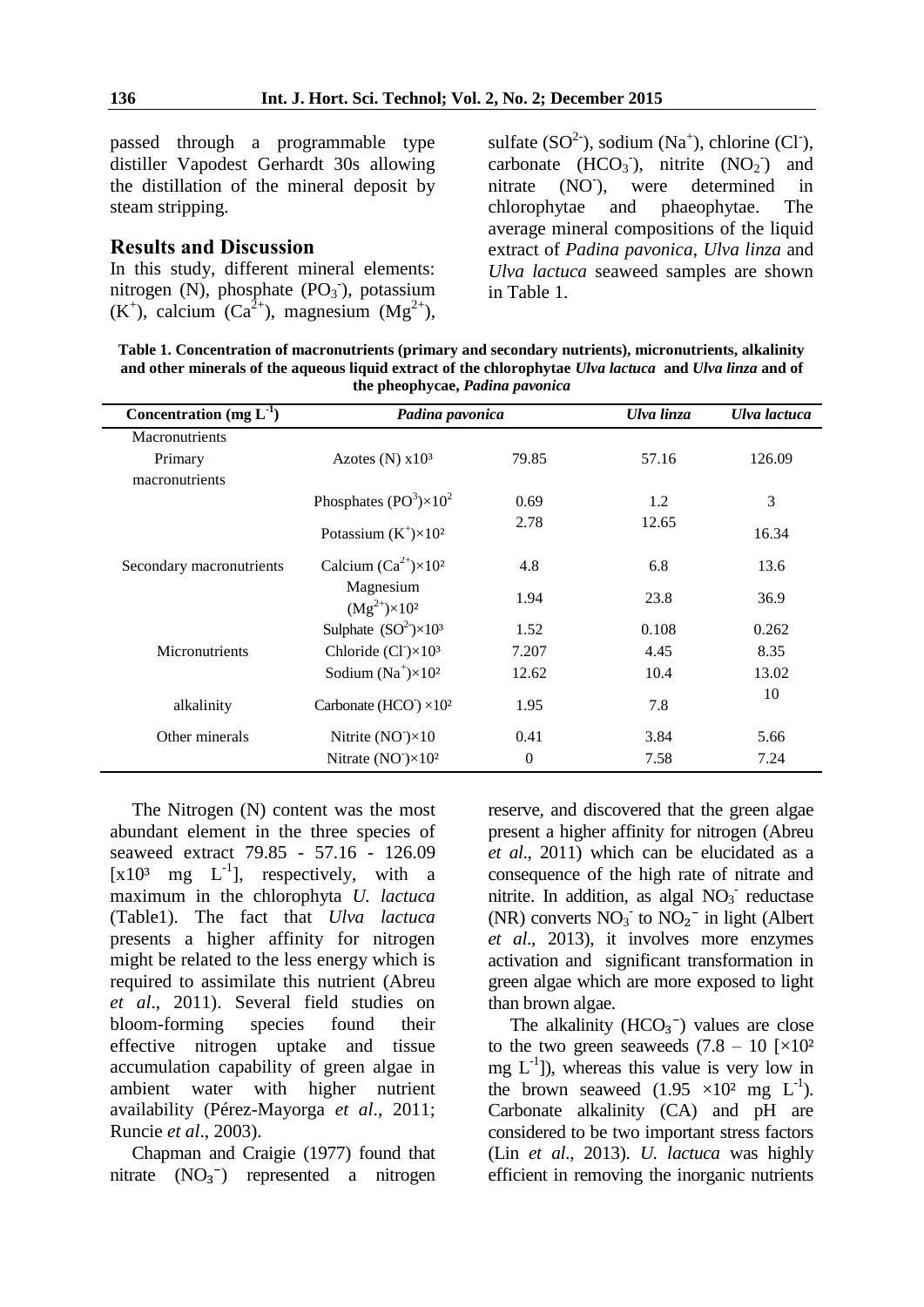from the culture systems (Van Khoi and Fotedar, 2011). Therefore, maintaining a certain level of inorganic carbon is necessary in order to prolong ammonia removal (Park *et al*., 2010). In general, green algae were able to reach the highest pH (10.8), and thus to achieve the highest level of inorganic carbon via a simple HCO3 −/OH− ion exchange process. For brown algae, pH increases due to carbon uptake never exceeded pH 9.7. Within each algal class, differences in pH and dissolved inorganic carbon compensation points could be related to differences in the depths at which the algal species occurred (Axelsson and Uusitalo, 1988). It is well known from higher plants that nitrate assimilation increases alkalinity. This has also been shown for algae by (Wolf-Gladrow *et al*., 2007). We can then explain the fact that chlorophyta present a more important *Phaeophyta* alkalinity.

According to the results, *U. lactuca* contained significant amounts of all the essentials minerals except the sulfate compound (Table 1). Magnesium (36.9  $\times 10^2$  mg L<sup>-1</sup>) was the most abundant element in the *U. lactuca* seaweed after the nitrogen elements, followed by potassium  $(16.34 \times 10^2 \text{ mg } L^{-1})$ . The other elements were calcium  $(13.6 \times 10^2 \text{ mg } L^{-1})$ , sodium  $(13.02 \times 10^2 \text{ mg L}^{-1})$ , chlorine  $(8.35 \times 10^3 \text{ m})$ mg  $L^{-1}$ ) and phosphate  $(3 \times 10^2 \text{ mg } L^{-1})$ , and this is correlated with other studies such as the study conducted by (Yaich *et al*., 2011). The high content of minerals for this *U. lactuca* seaweed was explained by the consumption of the alga of nutritive elements in the medium, where it survives, and their accumulation (Bartoli *et al*., 2005; Tsagkamilis *et al*., 2010). *Ulva (Chlorophyta)* is one genus of opportunistic green macroalgae that owing to its foliose morphology has efficient nutrient uptake and high growth rates, enabling these organisms to proliferate fast in favorable conditions (Pedersen and Borum, 1997; Sode *et al*., 2013)

This characteristic was attributed to sulphated polysaccharides present in the cellular wall of the alga. Indeed, the groups hydroxyl, sulphate and carboxyl of polysaccharide were ion exchangers; consequently, they were important sites of complexation of the metallic cation (Vasconcelos and Leal, 2001).

In this study, we were also interested in the large difference which exists between Chlorophyta and *Phaeophyta* in the concentration of magnesium (1.94 - 36.9 [ $\times$ 10<sup>2</sup> mg L<sup>-1</sup>], respectively) (Table 1). The brown algae have low concentration of magnesium, whereas the green algae are well provided with magnesium, especially *Ulva* sp. and *Enteromorpha* sp., and this is correlated with other studies (Costa *et al*., 1997; Marfaing and Lerat, 2007).

The magnesium is easily consumed in green seaweed compared to other metallic components (Park *et al*., 2010). The chlorophyll molecule comprises a magnesium ion  $(Mg<sup>2+</sup>)$ , and forms a chelate with the 4 nitrogen atoms in the middle of cycle. Magnesium chelatase is a heterotrimeric enzyme complex that catalyzes a key regulatory and enzymatic reaction in chlorophyll biosynthesis, the insertion of  $Mg^{2+}$  into protoporphyrin IX (Rissler *et al*., 2002). Therefore, chlorophyteas have the highest levels in magnesium compared to Phaeophyceae.

The results show that the green seaweed is an important source for minerals including potassium (rang between 12.65- 16.34 [ $x10<sup>2</sup>$  mg/L]). There is no significant difference in both green algae, but this difference is high between brown algae and green seaweed  $(2.78 - 16.34 \;[\times 10^2 \;{\rm mg} \;{\rm L}^{-1}])$ respectively), and this is correlated with other studies (Lill *et al*., 2012).

Concentration calcium in chlorophytea is significantly higher than that among in pheotophytae. This result is attributed to the Photosynthetically saturating irradiances of continuous white light that enhance the active and passive fluxes of  $Ca<sup>2+</sup>$  across the plasmalemma by a factor of two (Wagner and Bellini, 1976; Bauer *et al*., 1997), and normally green algae are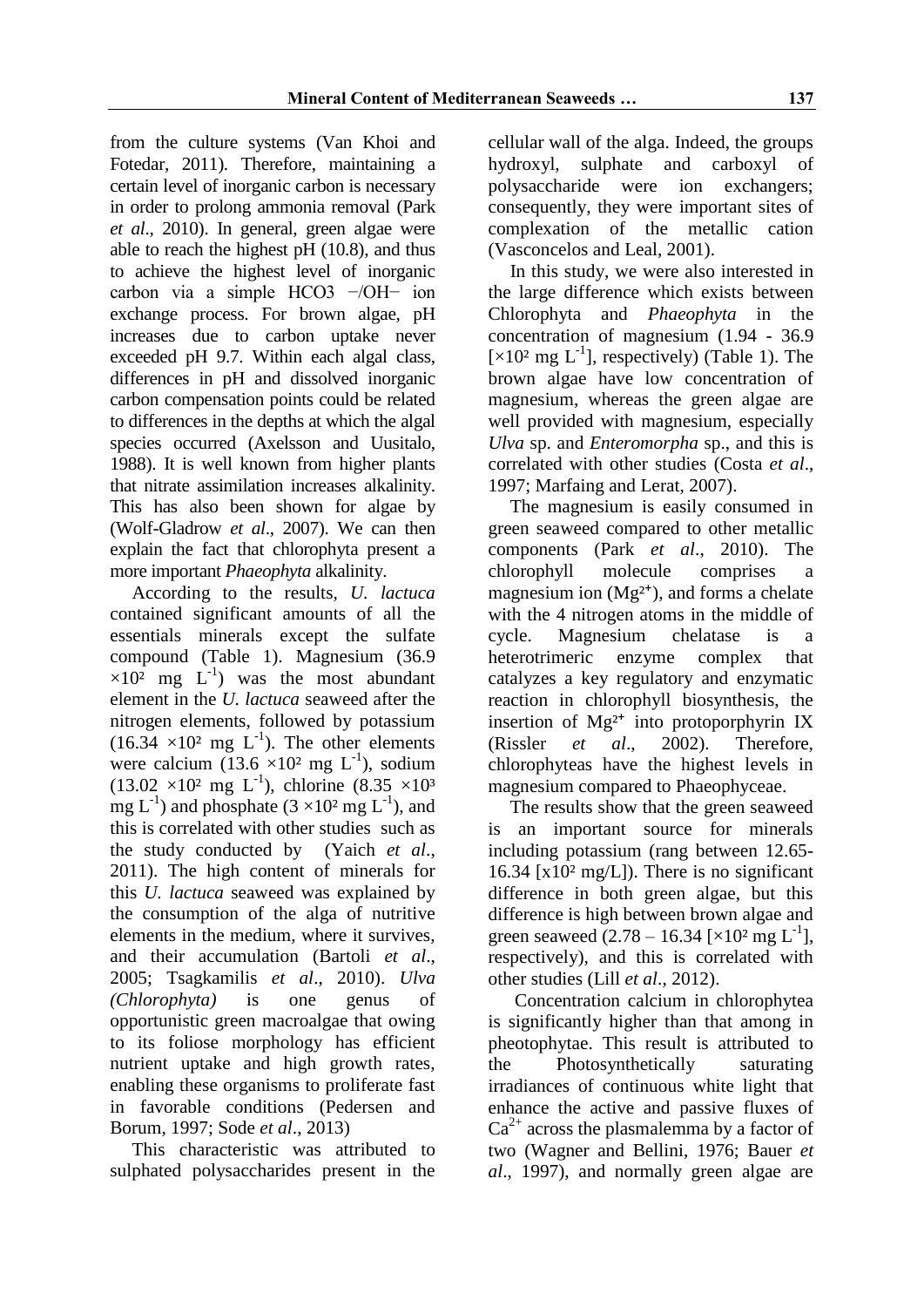more exposed to light than brown algae,<br>which is translated by the high translated by the high concentration of calcium in green algae.

The mean levels of tissue phosphorus in green seaweed were important, specially *U. lactuca* , which were related to the high efficiency of *U. lactuca* in removing the  $PO<sub>4</sub><sup>3</sup>$  nutrients from the culture systems. In consequence, the potential use of Ulva as an indicator species for eutrophication is discussed (Ho, 1981; Sode *et al*., 2013; Van Khoi and Fotedar, 2011). (Aratani *et al.*, 2007) show that the higher the  $PO<sub>4</sub>$ <sup>-</sup> concentration, the higher the biomass of periphytic algae and the more dominant the Chlorophyceae.

For microelements,  $Na<sup>+</sup>$  and Cl<sup>-</sup>, the values are roughly in the range of the brown and green algae ( $[CI^-]$ :7.207 - 8.35  $[\times 10^3 \text{ mg}]$  $L^{-1}$ ]/[Na<sup>+</sup>]:12.62 - 13.02[×10<sup>2</sup> mg  $L^{-1}$ ] respectively). On the other hand, the sulfate concentration is most important in the brown alga *Padina pavonica*  $(1.52[\times 10^3 \text{ mg } L^{-1}])$ . These results are correlated with other results showing that the extract of brown algae presented higher percentage of sulphate (6.6±1.42%) (Vijayabaskar and Vaseela, 2012). Furthermore, studies on chemical compositions from brown algae showed their relatively high sulfate content in comparison with green algae (Haroun-Bouhedja *et al*., 2000; Al-Amoudi *et al*., 2009).

 In photosynthetic organisms, sulfur is taken up by the cells mostly in the form of

#### **References**

- Abdalla, M. and N. El-Khoshiban. 2012. The Palliative Effect of Bio-Organic Fertilizer on Lead Pollution. J. Basic Appl. Sci. 8:399-410.
- Abreu, M.H., R. Pereira , A.H. Buschmann, I. Sousa-Pinto and C. Yarish. 2011. Nitrogen Uptake Responses of *Gracilaria vermiculophylla* (Ohmi) Papenfuss under Combined and Single Addition of Nitrate and Ammonium. J. Exp. Mar. Biol. Ecol. 407:190-199.
- Al-Amoudi, O.A., H.H. Mutawie, A.V. Patel and G. Blunden. 2009. Chemical composition and antioxidant activities of Jeddah corniche algae, Saudi Arabia. Saudi J. Biol. Sci. 16:23-29.

sulfate anions (Melis and Chen, 2005). In plants and algae, primary assimilation of sulfate takes place in the chloroplast. Seawater sulfate concentration is high and very little is known about the sulfur metabolism of marine organisms. It is the consequence of 1718 genes that they retain the ability to re-program their gene expression in response to reduced sulfate availability (Anastyuk *et al*., 2011; Bochenek *et al*., 2013; Bilan *et al*., 2014).

#### **Conclusion**

After comparing the composition of minerals and nutrients from the aqueous extract of the chlorophyta (*Ulva lactuca*, *Ulva Linza)* and Phaeophyta (*Padina pavonica),* we can conclude that the mineral compounds present a significant difference between the green and brown algae, except for the concentration of chlorine and sodium. In general, Chlorophyta, especially *Ulva lactuca,* contained significantly larger amounts of essential mineral elements than Phaeophyta. Finally, considering the fact that substantial values of mineral compounds were found in *Ulva lactuca*, and that these algae are abundant on the Lebanese coast throughout the year, it can be suggested that the use of these algae as biofertilizers replace the consumption of chemical fertilizers and, therefore, eliminate their harmful impact on people's health and the environment.

- Albert, K.R., A. Bruhn and P. Ambus. 2013. Nitrous Oxide Emission from *Ulva lactuca* Incubated in Batch Cultures is Stimulated by Nitrite, Nitrate and Light. J. Exp. Mar. Biol. Ecol. 448:37-45.
- Anastyuk, S.D., N.M. Shevchenko, P.S. Dmitrenok, and T.N. Zvyagintseva. 2011. Investigation of a Sulfate Transfer during Autohydrolysis of a Fucoidan from the Brown Alga Fucus Evanescens by Tandem ESIMS. Carbohydr. Res. 346:2975–2977.
- Aratani, Y., A. Tajima, and M. Minamiyama. 2007. Relationship of Nutrient and Residual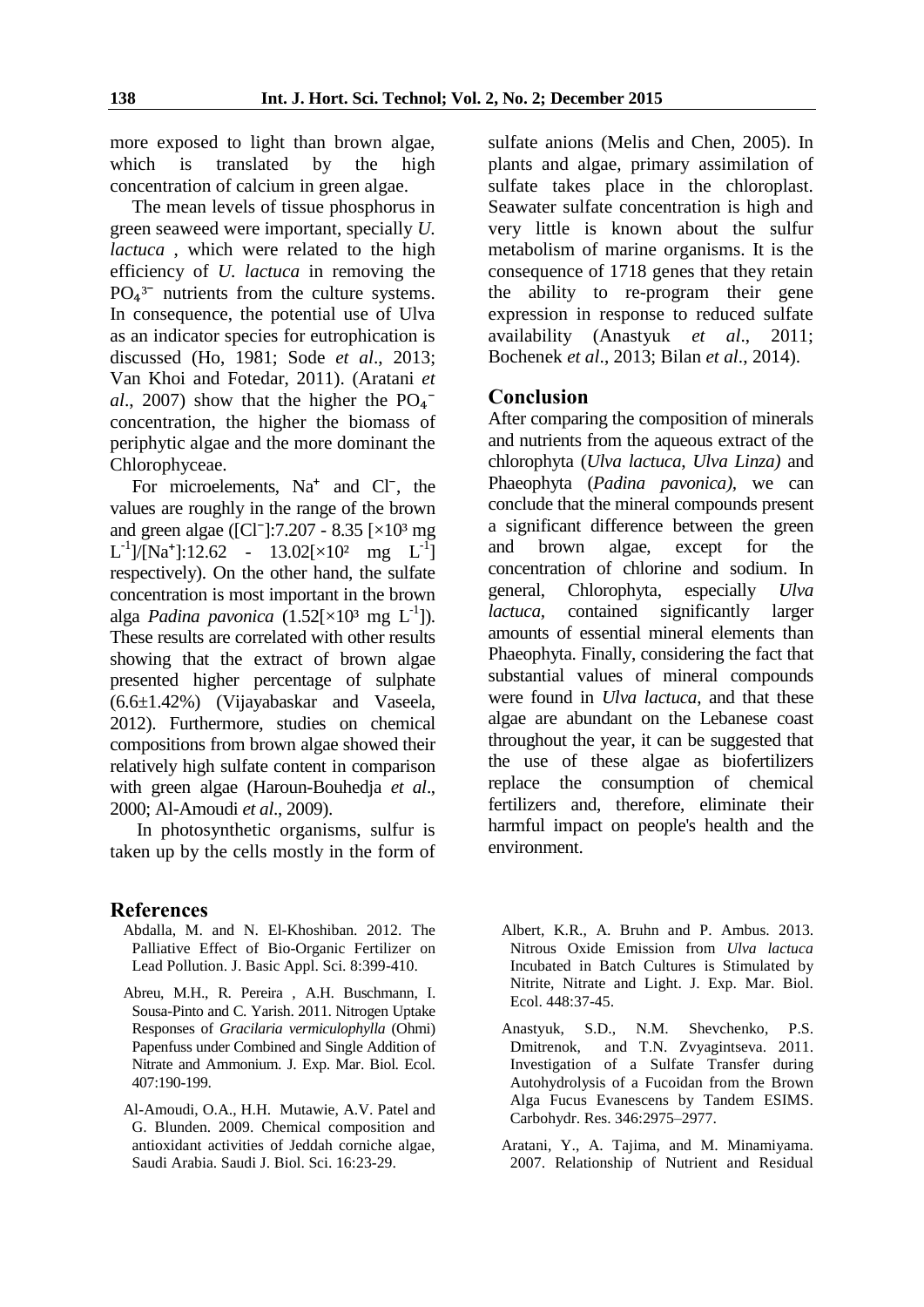Chlorine Concentration in Treated Wastewater with Periphytic Algae Grown in a Stream Receiving Treated Wastewater. Water Sci. Technol. J. Int. Assoc. Water Pollut. Res. 55:375–386.

- Axelsson, L. and J. Uusitalo. 1988. Carbon Acquisition Strategies for Marine Macroalgae. Mar. Biol. 97:295-300.
- Bartoli, M., D. Nizzoli, M. Naldi, L. Vezzulli, S. Porrello , M. Lenzi and P. Viaroli. 2005. Inorganic Nitrogen Control in Wastewater Treatment Ponds from a Fish Farm (Orbetello, Italy): Denitrification Versus Ulva uptake. Mar. Pollut. Bull. 50:1386-1397.
- Bauer, C.S., C. Plieth, U.-P. Hansen, B. Sattelmacher, W. Simonis and G. Schönknecht. 1997. Repetitive  $Ca^{2+}$  Spikes in a Unicellular Green Alga. FEBS Lett. 405:390-393.
- Bilan, M.I., A.S. Shashkov and A.I. Usov. 2014. Structure of a Sulfated Xylofucan from the Brown Alga Punctaria Plantaginea. Carbohydr. Res. 393:1-8
- Bochenek, M., G.J. Etherington, A. Koprivova, S.T. Mugford, T.G. Bell, G. Malin and S. Kopriva. 2013. Transcriptome Analysis of the Sulfate Deficiency Response in the Marine Microalga Emiliania Huxleyi. New Phytol. 199:650–662.
- Chapman, A.R.O. and J.S. Craigie. 1977. Seasonal growth in Laminaria Longicruris: Relations with Dissolved Inorganic Nutrients and internal Reserves of Nitrogen. Mar. Biol. 40:197-205.
- Costa, M., J.-M. Fontaine, S.L., Goër and F. Michel,. 1997. A Group II self-splicing Intron from the Brown Alga Pylaiella Littoralis is Active at Unusually Low Magnesium Concentrations and forms populations of molecules with a uniform conformation. J. Mol. Biol. 274:353–364.
- Dhargalkar V.K. and N. Pereira. 2005. Seaweed: Promising Plant of the millennium, Sci. Cult . 71:60-66.
- El Abed, A., R. Ben Said and M.S. Romdhane. 2002. Etude d'une Population de l'algue Brune *Padina pavonica* (L) Lamouroux a Cap Zebib (nord de la Tunisie). A Study of the Brown Alga *Padina pavonica* (L.) Lamouroux in Cap Zebib (North of Tunisia).
- Erulan V., G. Thirumaran, P. Soundarapandian and G. Ananthan. 2009. Studies on the Effect of Sargassum Polycystum (C. Agardh, 1824). Extract on the Growth and Biochemical Composition of *Cajanus cajan* (L.) Mill sp,

American-Eurasian J. Agr. Environ. Sci. 6(4):392-399

- FAO. 2006. Yearbook of Fishery Statistics, vol. 98, pp. 1-2. Food and Agricultural Organization of the United Nations, Rome.
- Fornes J.F., M.Sànchez-Perales and J.L.Guadiola. 2002. Effect of a Seaweed Exrtact on the Productivity of 'de Nules' Clementine Mandarin and Navelina Orange. Bot. Mar. 45:486-489.
- Ginestet, F., Laboratoires Goëmar. 1994. Recherches et Mise en Oeuvre des Biostimulants. Lien horticole. 14:22.
- Haroun- Bouhedja F., M. Ellouali, C. Sinquin and C. Boisson-Vidal. 2000. Relationship between Sulfate Groups and Biological Activities of Fucans. Thromb. Res. 100:453–459.
- Ho, Y.B., 1981. Mineral Element Content in *Ulva lactuca* L. with Reference to eutrophication in Hong Kong Coastal Waters. Hydrobiologia 77:43–47.
- Ismail O.M and M. Kardoush. 2011. The Impact of Some Nutrients Substances on Germination and Growth Seedling of *Pistacia vera* L. Aust. J. Basic Appl. Sci. 5(5):115-120.
- Jiang, H., B. Gao, W. Li, M. Zhu, C. Zheng, Q. Zheng and C. Wang. 2013. Physiological and Biochemical Responses of *Ulva prolifera* and *Ulva linza* to Cadmium Stress. Sci. World J.
- Khan, W., U.P. Rayirath, S. Subramanian, M.N. Jithesh, P. Rayorath, D.M. Hodges, A.T. Critchley, J.S. Craigie, J. Norrie and B. Prithiviraj. 2009. Seaweed Extracts as Biostimulants of Plant Growth and Development. J. Plant Growth Regul. 28:386–399.
- Kumar, G. and D. Sahoo. 2011. Effect of Seaweed Liquid Extract on Growth and Yield of *Triticum aestivum* var. Pusa Gold. J. Appl. Phycol. 23:251–255.
- Lill, J.-O., S. Salovius-Laurén, L. Harju, J. Rajander, K.-E. Saarela, A. Lindroos, and S.-J. Heselius. 2012. Temporal Changes in Elemental Composition in Decomposing Filamentous Algae (*Cladophora glomerata* and *Pilayella littoralis*) Determined with PIXE and PIGE. Sci. Total Environ. 414:646–652.
- Lin, T., Q. Lai, Z. Yao, J. Lu, K. Zhou and H. Wang. 2013. Combined Effects of Carbonate Alkalinity and pH on Survival, Growth and Haemocyte Parameters of the Venus clam Cyclina sinensis. Fish Shellfish Immunol. 35:525–531.